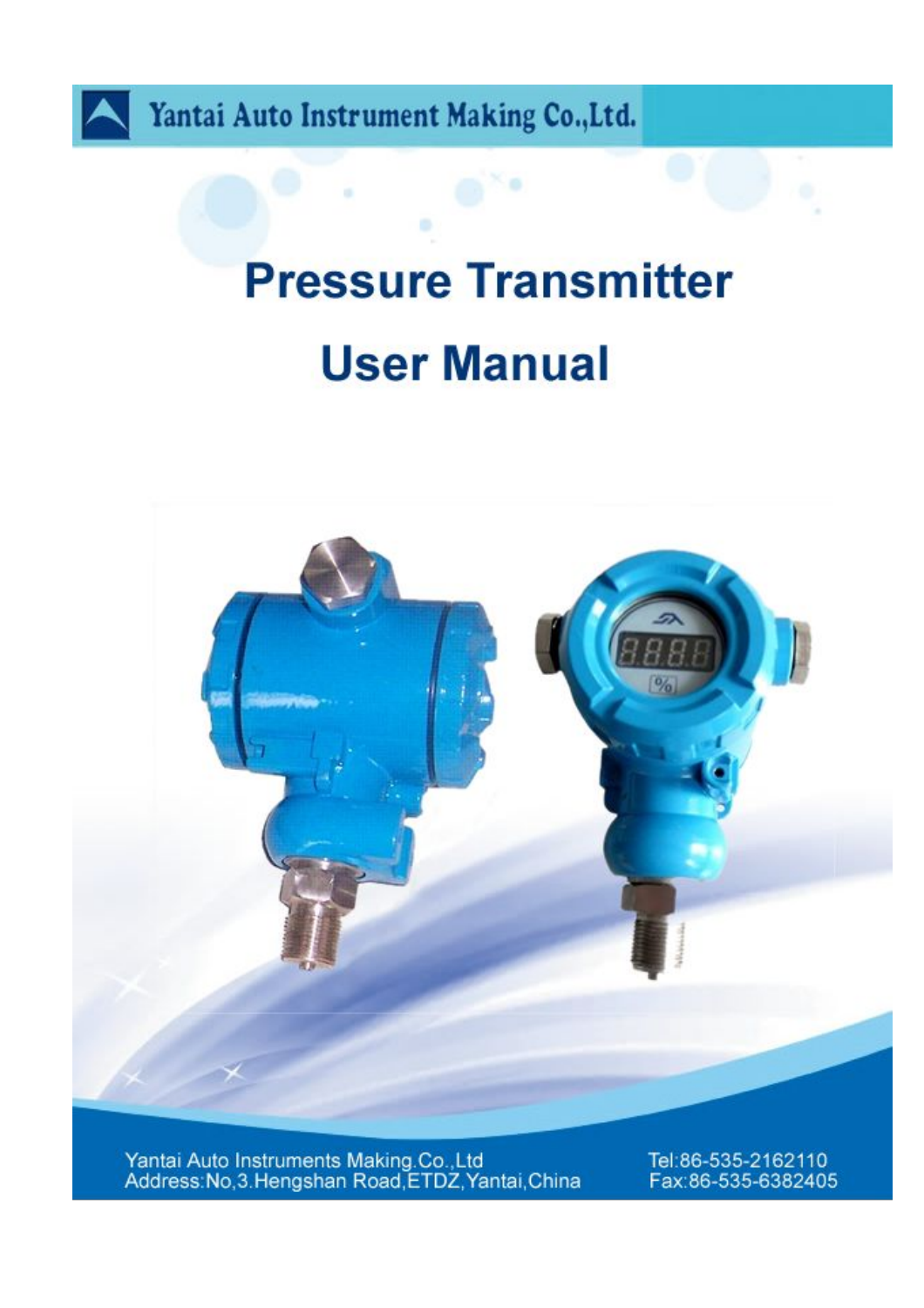

# ▶ First.Summary

SP pressure transmitter, SH liquid level transmitter, 2088 pressure/liquid level transmitter is developed via international key component and advanced technology.Used to measure the pressure,level etc parameter of process fluid

(liquid,gas,steam) continuously,then transfer to 4-20mA standard signal and can be combined with unit instrument or DCS system,PLC,constitute automatic control system,widely used for control and measurement in food,

petroleum,chemical, metallurgy,electric power,beer,spinning,medicine etc various industries.

### ▶ Second.Technical parameter

| Accuracy                            | 0.2%FS,0.5%FS                   |
|-------------------------------------|---------------------------------|
| Stability                           | Better than 0.25%FS annually    |
| Installation location influence     | No impact                       |
| Temperature influence(-50~50 $°C$ ) | Less ±0.15%/10℃                 |
| Working voltage                     | 15V~30V DC                      |
| Ambient temperature                 | -20~85 $°C$                     |
| Medium temperature                  | $-40$ ~120 $°C$                 |
| Storage temperature                 | $-40 - 110^{\circ}$ C           |
| Compensation temperature            | $-15 - 50^{\circ}$ C            |
| Wetted diaphragm                    | SS316L, ceramic                 |
| Process connection element          | Stainless steel                 |
| Sealing element                     | fluororubber                    |
| Shell/housing                       | Plastic, molded cast aluminium, |
|                                     | aluminium alloy                 |
| Protection                          | <b>IP65</b>                     |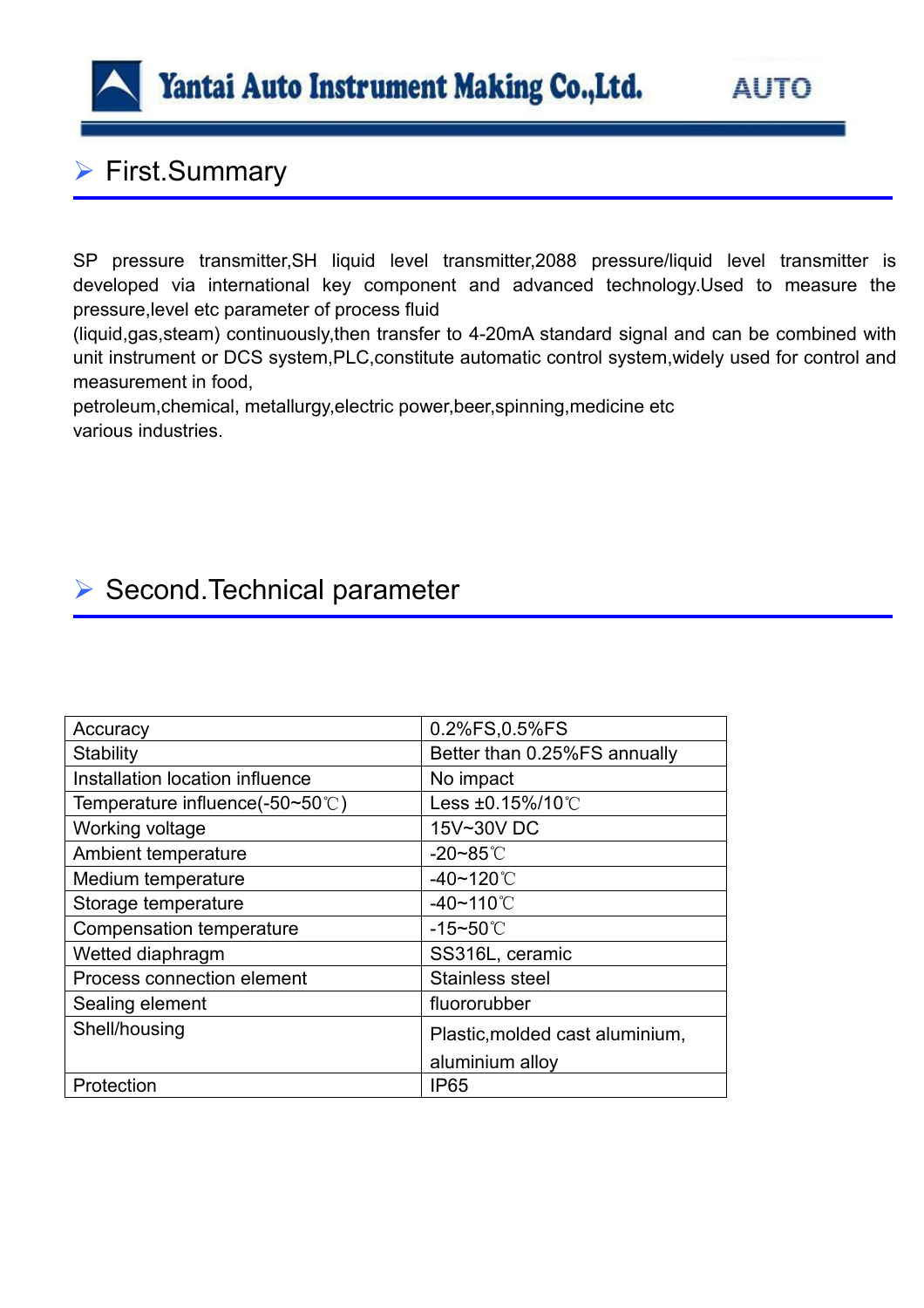

## **▶ Third. Structure and process connection**

#### 1.SP pressure transmitter structure



- 1. process connection 2. cable seal cartridge
	- cable hole
- 4. local display(optional)

#### 2.SP pressure transmitter process connection



- male thread connection thread standard M20X1.5 code M
- male thread connection thread standard G1/2 code R
- connection element material SS316,able to install with pipe directly

### 3.SH liquid level structure

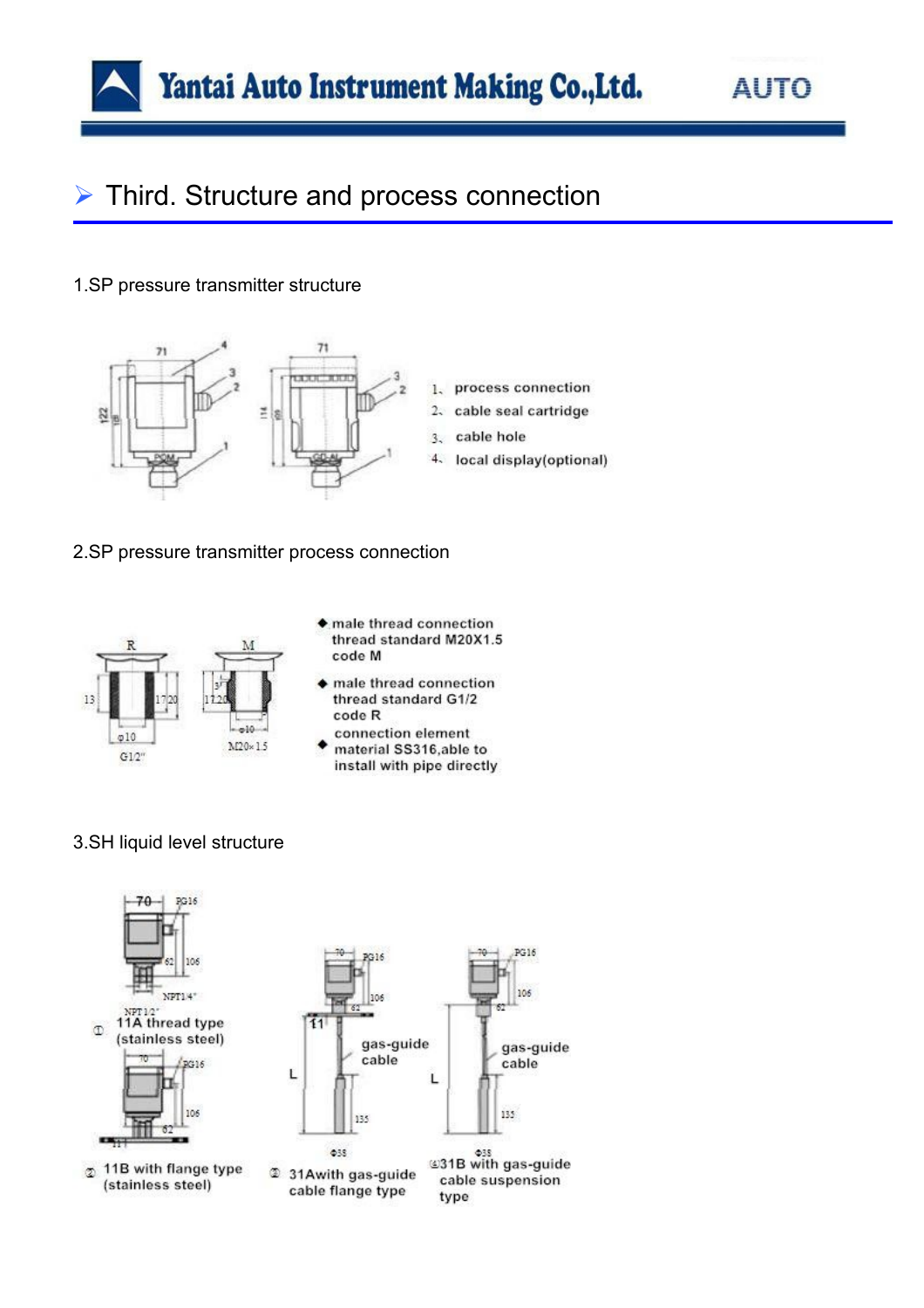

### 4.SH liquid level installation type



5. 2088structure and installation

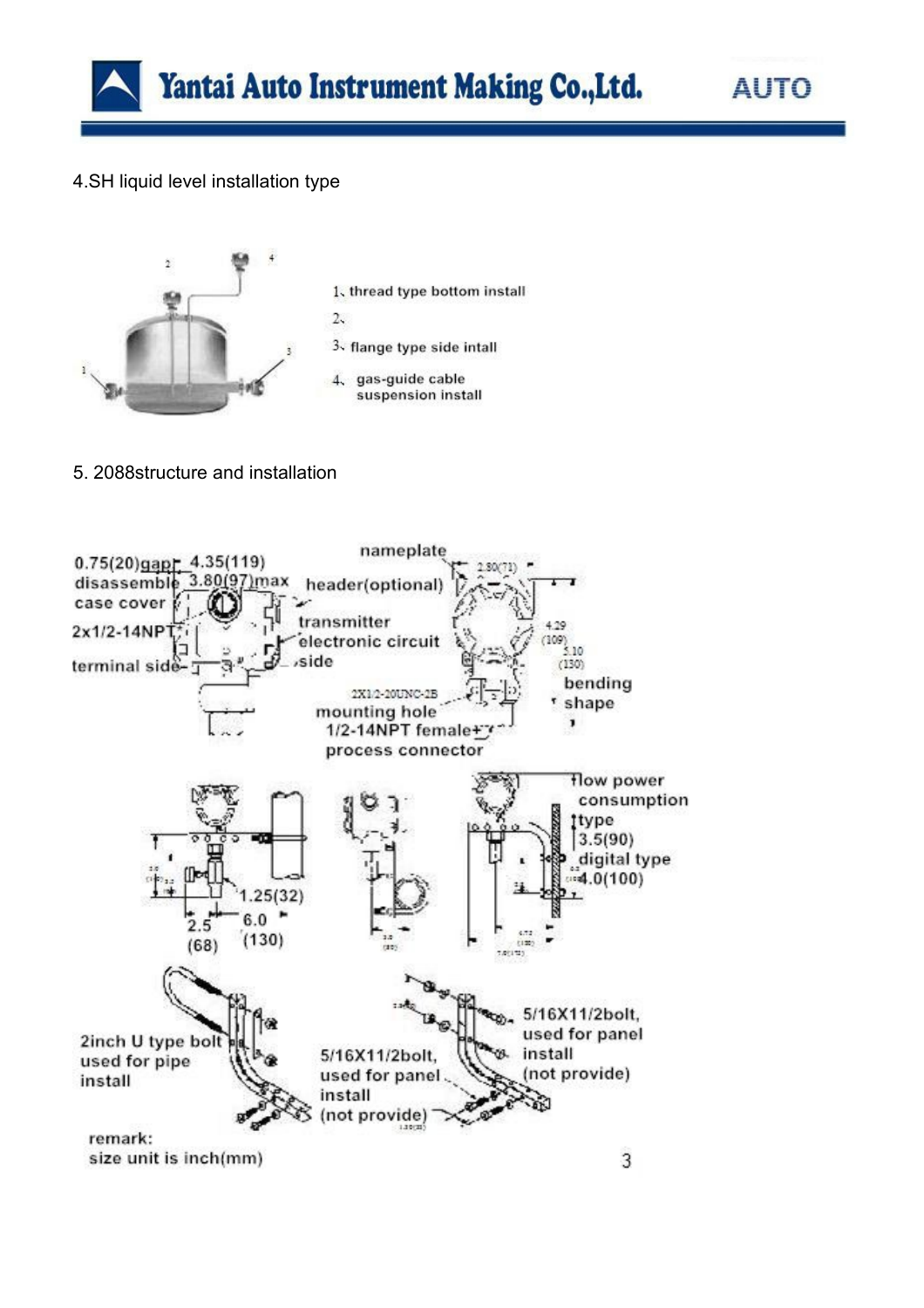

**AUTO** 

# ▶ Fourth .Electrical connection

#### 1.SP electrical connection



2.SP(2088)SH electrical connection



### $\triangleright$  Fifth . Load feature

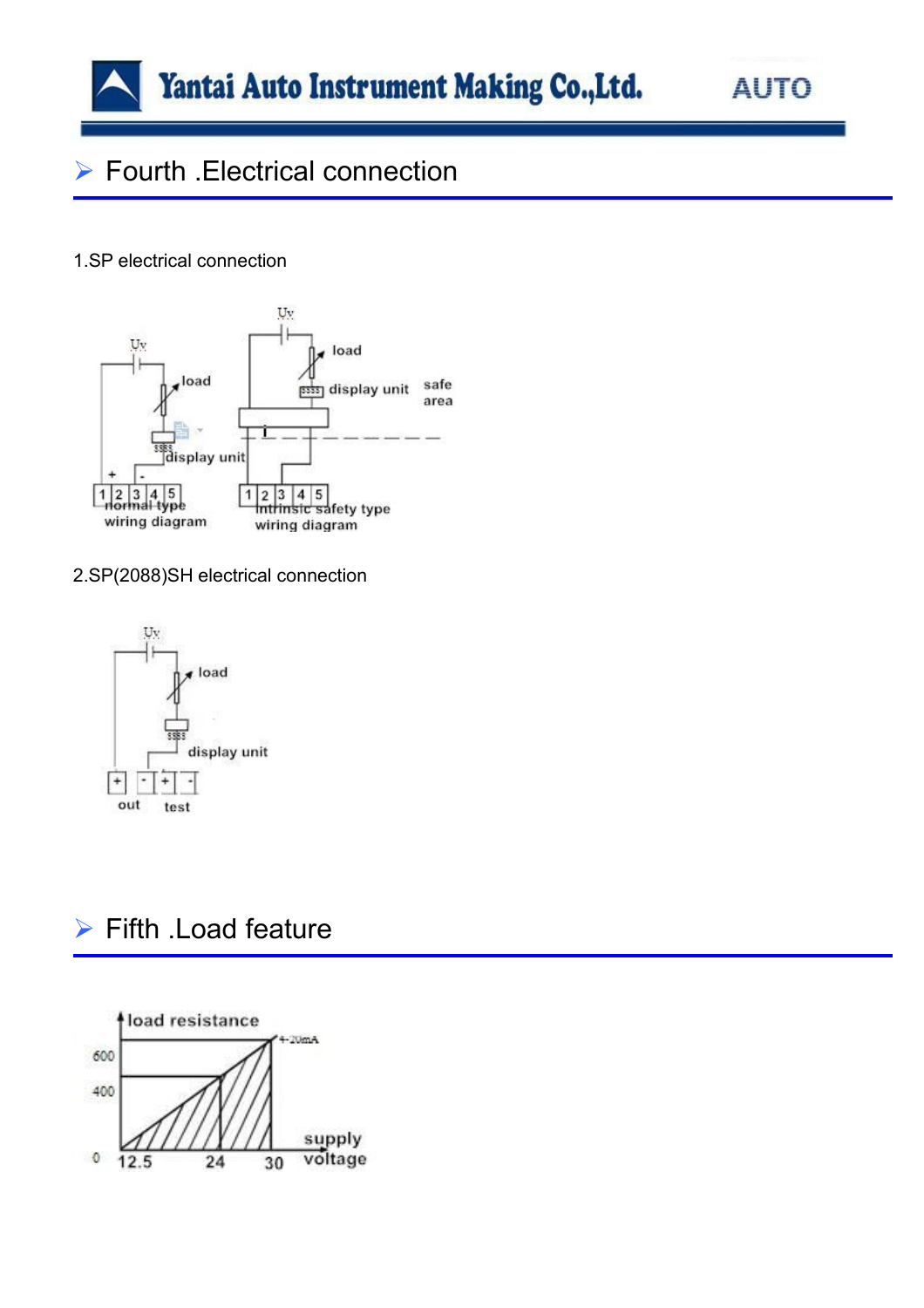

# $\triangleright$  Sixth. Calibrate method



A.before calibration,check the polarity of power and voltage,once it is normal,plug in the power,5minutes after stabilization,first adjust zero potentiometerZ,make the output 4mA. B.Add full range pressure or liquid level, adjust potentiometer S, make the output 20mA. C.Adjust potentiometer S,Z repeatedly for two or three times,until zero span is correct. D.Linear regulator:before delivery has been adjusted,no need adjustment.

## $\triangleright$  Seventh. Trouble removal

If transmitter has no signal output,check whether the connector of instrument is right and pressure tapping hole is blocked by dirt.

If transmitter signal is not stable,check whether the pressure tapping connector has any leak.

Remark:if there is any trouble user can't solve pls feedback to our company in time to check the problems,warranty is 18 months.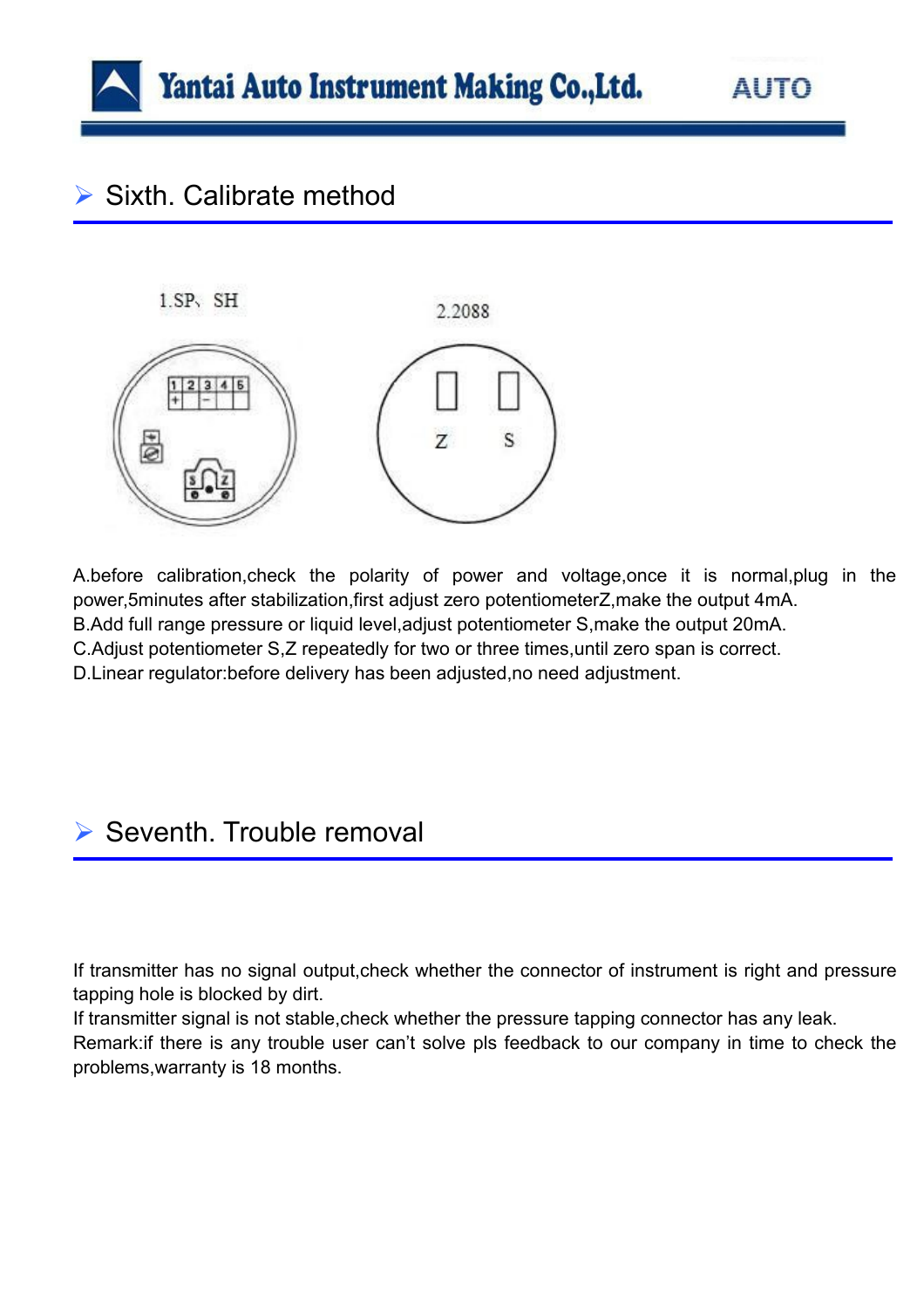# $\triangleright$  Eighth. Ordering information sheet

### 1.SP pressure transmitter order sheet

| <b>Model</b>              | <b>Spec Code</b> | <b>Directions</b>                            |  |
|---------------------------|------------------|----------------------------------------------|--|
| SP pressure transmitter   |                  |                                              |  |
| <b>Process Connection</b> |                  | <b>Stainless Steel</b>                       |  |
| <b>Material</b>           |                  |                                              |  |
| <b>Process Connection</b> |                  | MaleG1/2"                                    |  |
| <b>Structure</b>          |                  | MaleM20×1.5                                  |  |
|                           |                  | Customize                                    |  |
| <b>Sealing Material</b>   | 1F               | fluoro rubber (standard)                     |  |
|                           | 1H               | fluoro rubber applied to Sensors(Over 10MPa) |  |
| <b>Electronic</b>         |                  | Analog signal 4-20mA (two wire)              |  |
| <b>Components of</b>      |                  |                                              |  |
| <b>Transmitters</b>       |                  | customize                                    |  |
| <b>Shell material</b>     |                  | Aluminum shell PG16 cable sealingIP65        |  |
| and structure             | B                | Stainless steel shell cylinder structure     |  |
|                           |                  | Spray shell PG16 cable sealing IP65          |  |
|                           |                  | Other shell                                  |  |
|                           |                  | <b>Diffused Silicon Type</b>                 |  |
| <b>Sensor Type</b>        |                  | Piezoresistive Ceramic Type                  |  |
|                           |                  | Ceramic Capacitive Type                      |  |
| <b>Explosion-proof</b>    |                  | No Proof Required                            |  |
| <b>Requirements</b>       |                  | <b>Explosion Proof Type</b>                  |  |
|                           |                  | Intrinsically Safe Type                      |  |
| <b>Accuracy</b>           |                  | 0.2%                                         |  |
|                           |                  | 0.5%                                         |  |
| <b>Typical Model</b>      | SP1R1F2A1D5      |                                              |  |

Order note:

1.mark pressure range:

Ex:0-100kpa, -0.1-0.9Mpa, -50-0kpa

2.advise pressure transmitter installation ambient temperature and medium temperature.

3.Forbid pressure transmitter contact high temperature or strong corrosive gas liquid directly.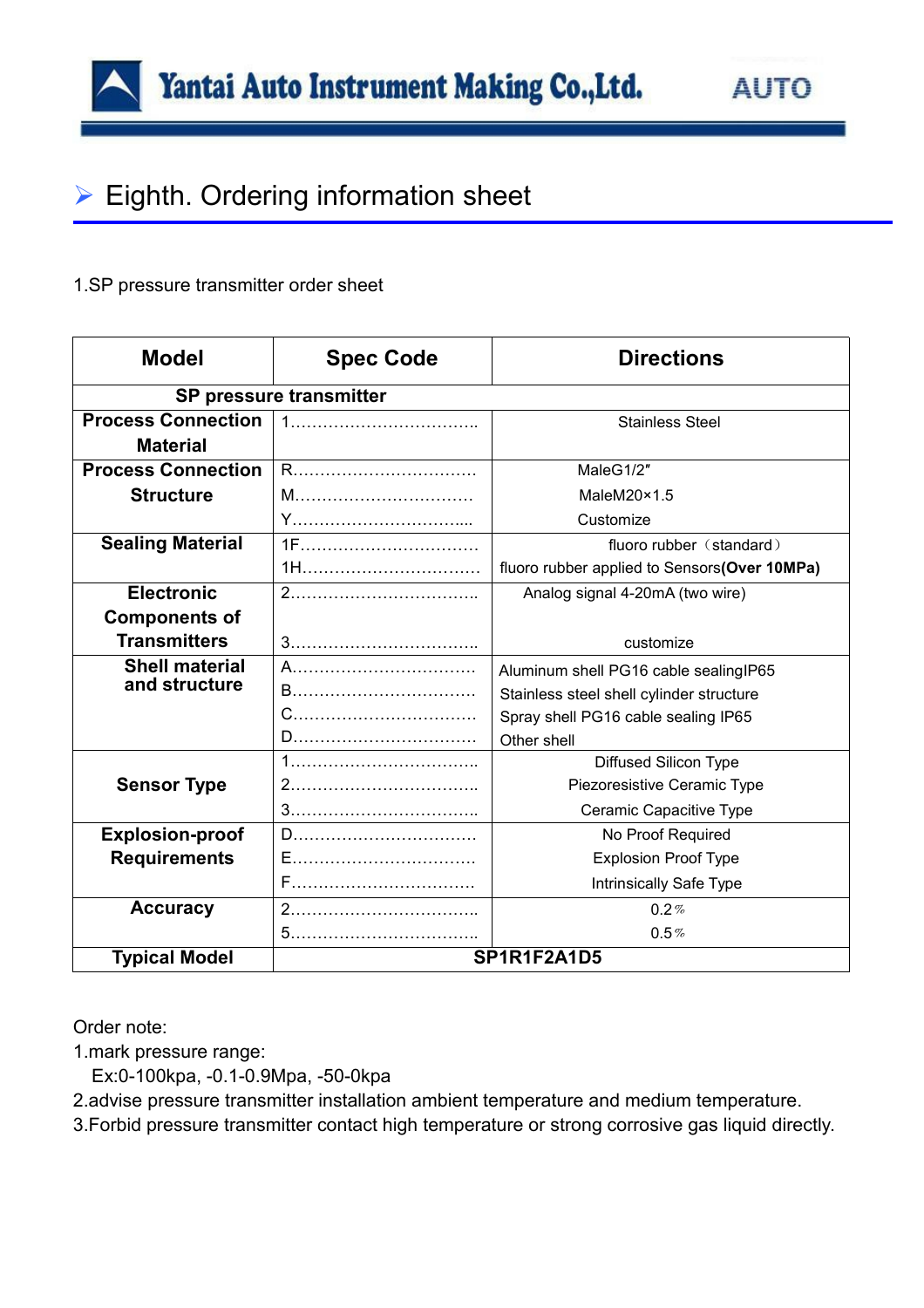2.SH static pressure liquid level meter order sheet

| <b>Model</b>           | <b>Spec Code</b>                      | <b>Directions</b>                                    |
|------------------------|---------------------------------------|------------------------------------------------------|
|                        | SH static pressure liquid level meter |                                                      |
| <b>Model</b>           |                                       | General type (water or other light corrosive liquid) |
|                        |                                       | Oil resistance type(crude oil or other refined oil)  |
|                        |                                       | Corrosion resistance type                            |
| <b>Output</b>          |                                       | 4-20mA 2 wire                                        |
|                        |                                       | customized                                           |
| <b>Structure</b>       |                                       | Thread type                                          |
|                        |                                       | Flange type                                          |
|                        | 31A                                   | Flange type with gas-guide cable                     |
|                        | 31V                                   | Suspension type with gas-guide cable                 |
|                        | Y                                     | Customized                                           |
| <b>Connection pipe</b> | A……………………………………                       | Oil resistance rubber                                |
| material               |                                       | <b>PTFE</b>                                          |
| <b>Flange standard</b> |                                       | Without flange                                       |
| $(JB81-59)$            |                                       | $Dg=50$                                              |
|                        |                                       | $Dg=80$                                              |
|                        |                                       | Other flangel                                        |
| <b>Explosion-proof</b> | A…………………………………                        | No Proof Required                                    |
| <b>Requirements</b>    |                                       | <b>Explosion Proof Type</b>                          |
|                        |                                       | Intrinsically Safe Type                              |
| <b>Measurement</b>     |                                       | $0-5m$                                               |
| range                  |                                       | $0 - 10m$                                            |
|                        |                                       | $0-20m$                                              |
|                        |                                       | $0-40m$                                              |
|                        |                                       | $0 - 100m$                                           |
|                        |                                       | $0 - 200m$                                           |
| <b>Typical Model</b>   | SH1A31BA0C1                           | (liquid proportion provide by user)                  |